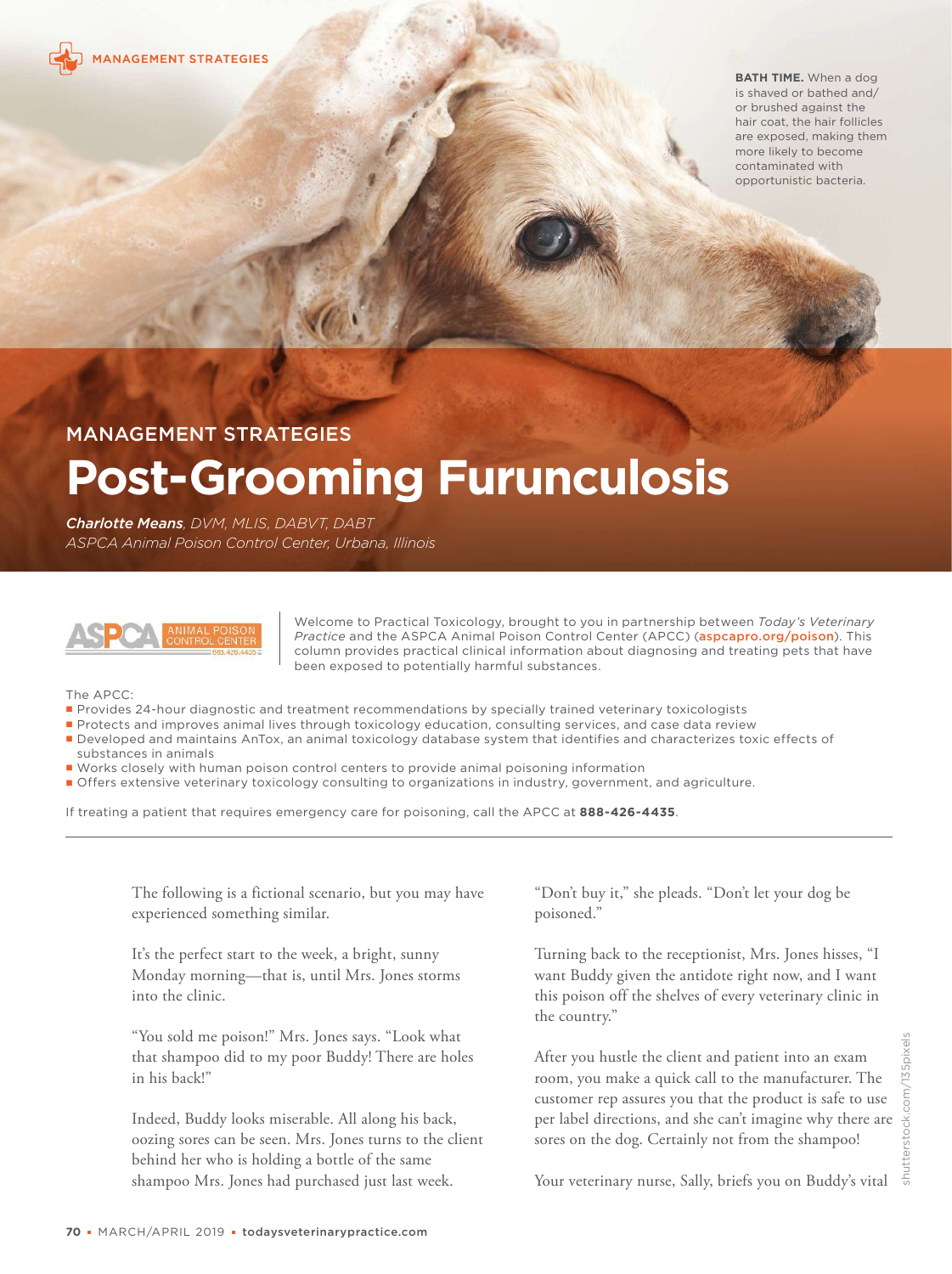signs. Buddy has a temperature of 104.5°F, and the rest of his vital signs are normal. Sally notes Buddy's pustules, as well as deep draining tracts down his back. There is painful swelling around the pustules, and Buddy is lethargic, not displaying his usual tail-wagging behavior. Taking a deep breath, you step into the exam room.

Obtaining further history, you ask Mrs. Jones what day she bathed Buddy and how the shampoo (a concentrate) was mixed. You also ask about the type of grooming implements she used to brush Buddy. You assure Mrs. Jones that Buddy wasn't poisoned but that you need the additional exposure history to help confirm your suspicions.

Mrs. Jones reports she had intended to bathe Buddy on Thursday, the day she bought the shampoo. She mixed the shampoo according to the label directions and poured the diluted shampoo into the bottle she always uses. Mrs. Jones admits that there was some old residue from last year, but says she rinsed it out before adding the newly diluted shampoo. Before she could start the bath, however, a friend asked for help in an unexpected crisis, and Buddy's bath was delayed until Saturday. Mrs. Jones used a slicker brush to loosen and brush out dead coat. She then used her fingers to scratch and rub the hair on his back because Buddy always seemed to enjoy the massage. She rinsed him well and towel-dried him before letting him onto the patio to finish drying in the sunshine. He was confined to the patio so he wouldn't roll in the garden immediately after his bath.

Choosing your words carefully to calm Mrs. Jones, you explain that Buddy most likely has post-grooming furunculosis.

## CLINICAL PRESENTATION

Considering the number of dogs groomed annually, either professionally or by the owner, post-grooming furunculosis is not common. However, the clinical presentation is unique and dramatic and can be severe (though it is rarely life-threatening). Owners may note the timing of lesions to grooming and assume the pet has been "poisoned" by a shampoo, dip, or flea treatment or may blame the condition on a groomer's incompetence.

Post-grooming furunculosis is a deep bacterial folliculitis. Severe, painful inflammation is typically present around hair follicles. Pustules, bullae, and fistulous tracts, as well as hemorrhagic crusts, are seen.

Cellulitis is not unusual. Patients typically present as febrile (with a temperature of at least 104°F), lethargic, and anorectic. Lymphadenopathy may be noted on physical exam. Chronic lesions result in hyperpigmentation, lichenification, and scarring.<sup>1,2</sup>

Clinical signs generally develop 24 to 48 hours after bathing, hand stripping, or traumatic brushing. Post-grooming furunculosis typically affects the dorsal midline and trunk. The typical pattern of lesions over the dorsal neck and back reflects the applications of shampoos and more vigorous rubbing of skin already irritated from brushing and stripping. Besides skin lesions, evidence of systemic infection is present. Most dogs are painful on presentation, especially in the back, neck, or tail.

> Clinical signs generally develop 24 to 48 hours after bathing, hand stripping, or traumatic brushing.

Some dogs will be presented because of signs of systemic illness before skin lesions have developed. In a case report, a Great Dane had dorsal furunculosis, with sepsis, systemic inflammatory syndrome, and disseminated intravascular coagulopathy. Multidrugresistant *Pseudomonas aeruginosa* was cultured from the skin. The dog did not respond to therapy and was ultimately euthanized.<sup>1-3</sup>

# DIFFERENTIAL DIAGNOSIS

There are a number of different types of deep pyodermas. Affected body sites vary with the cause of the pyoderma. Pyotraumatic furunculosis affects the head and neck. Some breeds, such as German shepherds, may develop idiopathic furunculosis (idiopathic German shepherd dog pyoderma). The pyoderma typically starts on the flanks and thighs and spreads in a general pattern. Other conditions to rule out include demodicosis, hyperadrenocorticism, and comedonal and actinic diseases. Systemic fungal disease, nocardiosis, or cutaneous *Mycobacterium* species may also cause similar lesions.<sup>1,2</sup>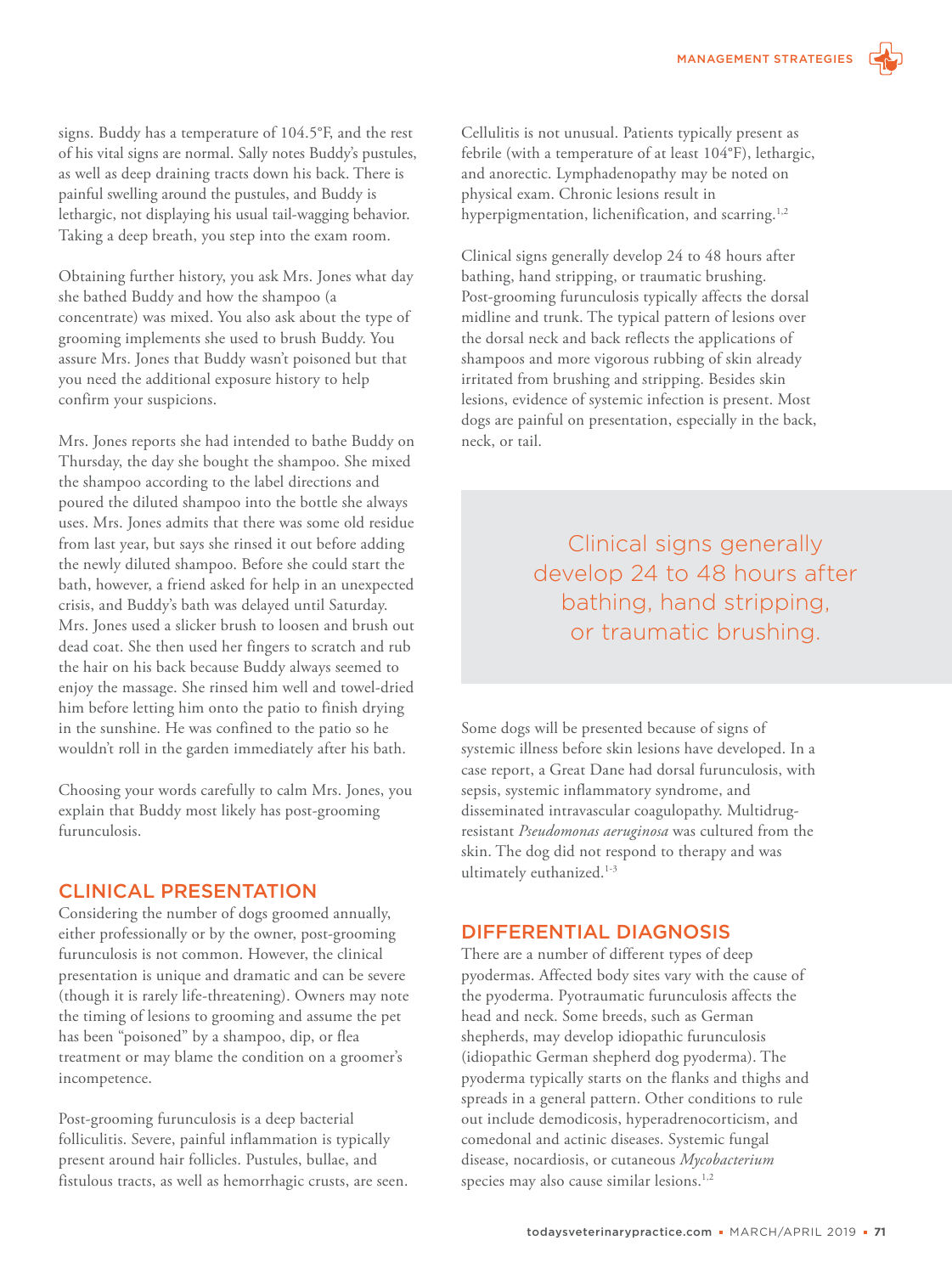#### **BOX 1 Questions to Ask When Post-Grooming Furunculosis Is Suspected**

- Has the dog been swimming recently? What was the actual date?
- Has the dog been groomed recently? What was the actual date?
- Where was the dog groomed (home, self-service dog wash, commercial groomer, charity dog wash)?
- Was any other grooming procedure performed at the time of bathing (e.g., coat stripping)?
- What products were used on the dog (brand name, expiration date, Environmental Protection Agency registration number)?
- Was the product mixed per label directions?
- Had the product been mixed at an earlier date?
- Were shampoo and conditioner rinsed off the dog thoroughly?
- Were other animals in the household also bathed, and are those pets symptomatic?

## COMMON AND LESS COMMON **CAUSES**

Not surprisingly, *P. aeruginosa* is the most commonly cultured organism in cases of post-grooming furunculosis. This gram-negative rod-shaped bacterium is frequently associated with otitis externa. *Pseudomonas* is sometimes found in combination with *Staphylococcus* species, as well as other gram-negative bacteria. *Serratia marcescens*, an anaerobic facultative gram-negative bacterium, has also been cultured from affected dogs and shampoos. Other opportunistic bacteria could play a role in the development of the condition.

Not just grooming products have been implicated. A dog whose coat had been clipped and the skin scrubbed during surgical prep developed furunculosis caused by *S. marcescens.* The chlorhexidine surgical scrub was contaminated. Case reports have described furunculosis development after swimming in ponds and lakes and even after a dog used an underwater treadmill. Furunculosis can occur after bathing at home, at professional groomers, and at veterinary clinics.<sup>2,4,5</sup>

## DIAGNOSIS

A presumptive diagnosis is based on history and clinical signs (**BOX 1**). Bacterial culture is recommended because of the wide variation in organisms and

susceptibility, both aerobic and anaerobic. Pyoderma lesions can be sampled for culture, as follows:

- $\blacksquare$  Choose lesions that are intact (i.e., have not ulcerated or ruptured).
- $\blacksquare$  Puncture the pustule with a needle and then swab.
- $\blacksquare$  Aspirate and transfer to a swab.

Biopsy and histopathology results typically include cellulitis, folliculitis, furunculosis, inflammatory skin cell inflammation, and neutrophilic inflammation of the follicular wall. Hair follicles typically are obliterated by neutrophils, eosinophils, macrophages and plasma cells. Depending on the clinical signs present, diagnostic tests to exclude other causes, such as cutaneous manifestations of systemic fungal diseases, should be initiated as well.

## MANAGEMENT

Most cases will respond well to therapy. Empirical therapy with fluoroquinolones or cephalosporins should be initiated. Antibiotics can be changed according to culture and sensitivity results. Some dogs may require pain medication; appropriate nonsteroidal anti-inflammatory drugs are usually effective for pain relief. Tapering doses of prednisone have been used successfully. Symptomatic and supportive care,

#### **BOX 2 Tips to Prevent Post-Grooming Furunculosis**

- Dilute and mix shampoos and rinses on the day they are used.
- Do not save leftover shampoos and rinses.
- **Postpone bathing for 2 weeks after** stripping or pin brushing.
- **Bring your own shampoos and grooming** products to self-serve dog washes.
- **Sterilize community-used nozzles and tubs** before bathing your dog at a self-serve dog wash.

#### **For professional grooming facilities:**

- **Sterilize all tubs, nozzles, and equipment** daily.
- **Sterilize brushes and combs (especially** stripping combs).
- Keep records of brands used, expiration dates, and dates shampoos were mixed.
- Discard leftover products.